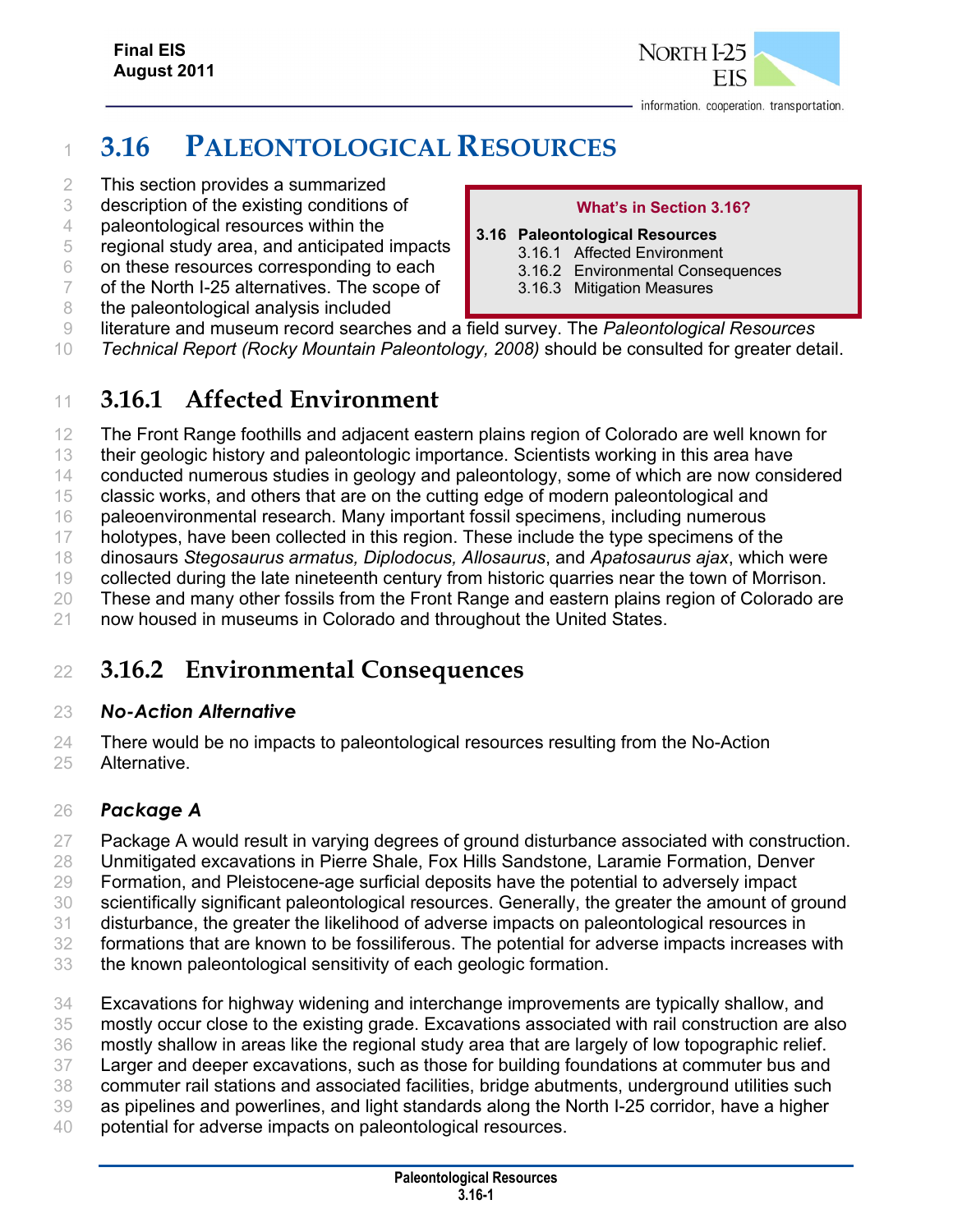

information. cooperation. transportation.

- The Denver Formation has high paleontological sensitivity, and could be impacted by
- construction from E-470 to US 36 (A-H4). The Pierre Shale and Laramie Formation have
- moderate sensitivity, and the Fox Hills Sandstone and Pleistocene-age surficial deposits have
- low sensitivity. These units underlie portions of the regional study area. Most previously
- recorded fossil localities within the regional study area are located in the Pierre Shale between
- Fort Collins and Loveland, especially the Hygiene Sandstone Member in the vicinity of Fossil
- Ridge. Construction along the existing BNSF rail-line between Fort Collins and Longmont, and
- 8 along I-25 between E-470 and US 36 (A-H4), has the highest likelihood of adversely impacting
- paleontological resources, especially where cuts are necessary to expand highways,
- interchanges and rail alignments.

#### *Package B*

- Package B would result in varying degrees of ground disturbance associated with construction.
- Unmitigated excavations in Pierre Shale, Fox Hills Sandstone, Laramie Formation, Denver
- Formation, and Pleistocene-age surficial deposits have the potential to adversely impact
- scientifically significant paleontological resources. Generally, the greater the amount of ground
- disturbance, the greater the likelihood of adverse impacts on paleontological resources in
- formations that are known to be fossiliferous. The potential for adverse impacts increases with
- 18 the known paleontological sensitivity of each geologic formation.
- In terms of construction-related ground disturbance and potential impacts on paleontological
- resources, the highway components under Package A and Package B are similar, except that
- under Package A structure upgrades (A-H4) are proposed to I-25 between E-470 and US 36,
- and under Package B (B-H4), an additional tolled express lane is proposed between E-470
- and US 36 (B-H4), with upgrades to highway interchanges.

#### *Preferred Alternative*

- The Preferred Alternative would result in varying degrees of ground disturbance associated
- with construction. Unmitigated excavations in Pierre Shale, Fox Hills Sandstone, Laramie
- Formation, Denver Formation, and Pleistocene-age surficial deposits have the potential to
- adversely impact scientifically significant paleontological resources. Generally, the greater the
- amount of ground disturbance, the greater the likelihood of adverse impacts on paleontological
- resources in formations that are known to be fossiliferous. The potential for adverse impacts
- increases with the known paleontological sensitivity of each geologic formation.
- The highway components included in the three build alternatives would result in construction-
- related ground disturbance and potential impacts on paleontological resources. Generally, the
- higher the number of lanes and interchange improvements, the higher the potential for
- paleontological resource impacts, depending on the area's known paleontological sensitivity.
- Transit components under Package A, Package B, and the Preferred Alternative would impact
- paleontological resources differently. Under Package B, transit alternatives consist of bus rapid
- transit service and the construction of associated infrastructure. Ground disturbance
- associated with the construction of commuter rail lines and facilities associated with
- Package A and the Preferred Alternative is anticipated to be significantly greater than that
- required for bus rapid transit facilities associated with Package B. It should be noted that
- disturbances associated with commuter rail facilities would be noticeably less under the
- Preferred Alternative than Package A.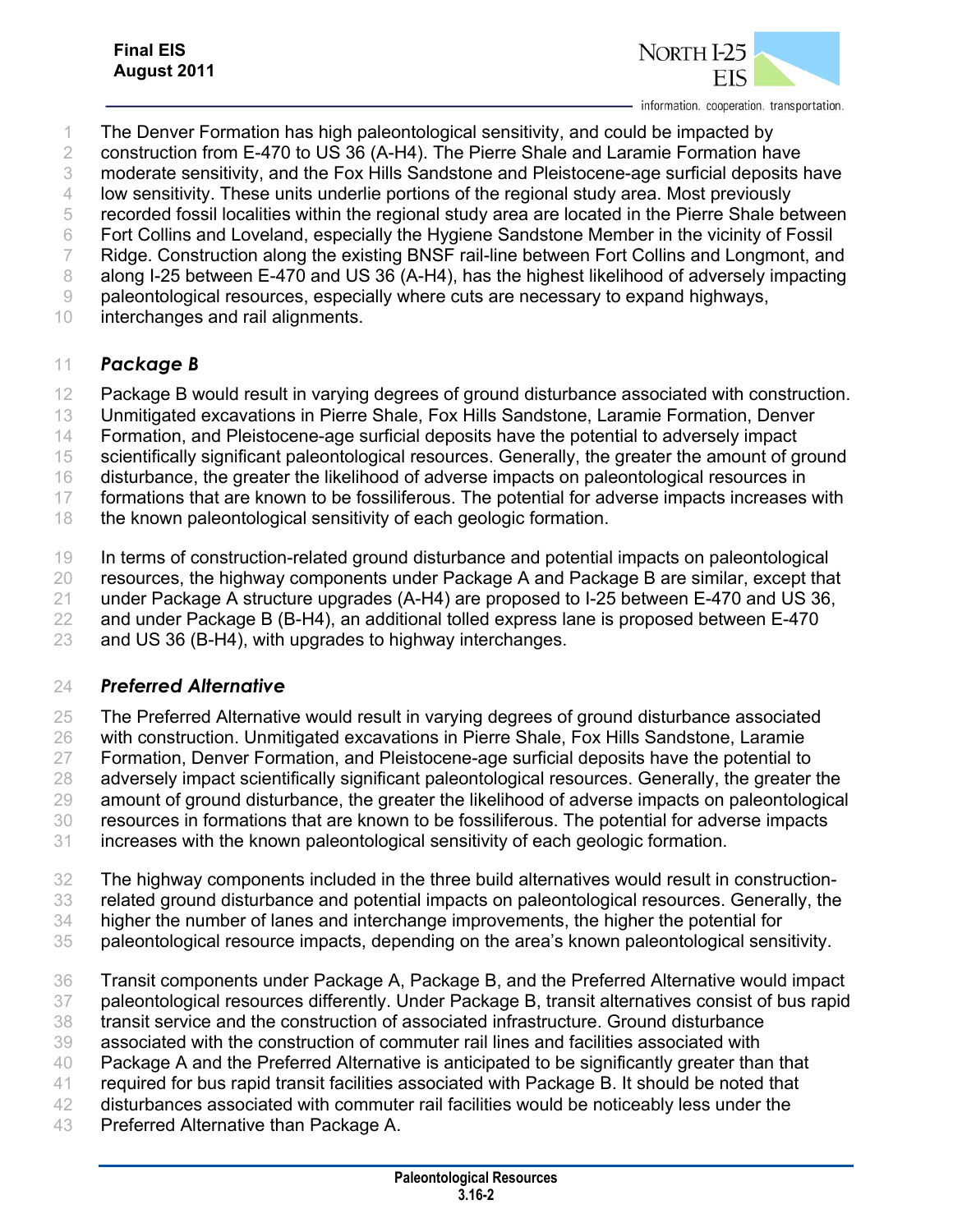

- In terms of construction disturbance, Package A would disturb 2,877 acres, Package B would
- disturb 2,959 acres, and the Preferred Alternative would disturb 3,224 acres. Therefore,
- Package A has the lowest potential for impacts on paleontological resources, followed by
- Package B, with the Preferred Alternative having the highest potential for paleontological
- impacts. All build alternatives have a higher potential for impacts on paleontological resources
- than the No-Action Alternative.

### **3.16.3 Mitigation Measures**

#### *Construction Monitoring*

 Continuous monitoring or spot checking during construction is recommended for the Pierre Shale, Laramie Formation, and Denver Formation (or portions thereof). Paleontological

- clearance with no attached mitigation stipulations is recommended for the Fox Hills Sandstone
- 12 and Pleistocene-age surficial deposits.
- All paleontological monitoring work will be performed by a qualified and State of Colorado-
- 14 permitted paleontologist. Paleontological monitoring will include inspection of exposed rock
- units and microscopic examination of matrix to determine if fossils are present. This work
- would take place during surface disturbing activities, such as excavations for the construction
- of roads, railways, bridges, underpasses, and buildings. Depending upon the paleontological
- sensitivity of the project area based on its geology and the types and significance of potential
- fossils that could be present in sub-surface sedimentary deposits, monitoring will be scheduled
- to take place continuously or to consist of spot-checks of construction excavations.
- Paleontological monitors will follow earth-moving equipment and examine excavated
- sediments and excavation sidewalls for evidence of significant paleontological resources. At
- 23 the request of the monitors, the project engineer will order temporary diversion of grading
- 24 away from exposed fossils in order to permit the monitors to efficiently and professionally
- recover the fossil specimens and collect associated data. All efforts to avoid delays to project
- schedules will be made.
- The final paleontological monitoring report should provide all necessary paleontological data.
- This includes, but is not limited to, a discussion of the results of the mitigation-monitoring plan,
- an evaluation and analysis of the fossils collected (including an assessment of their
- significance, age, and geologic context), an itemized inventory of fossils collected, a
- confidential appendix of locality and specimen data with locality maps and photographs, an
- appendix of curation agreements and other appropriate communications, and a copy of the
- project-specific paleontological monitoring and mitigation plan.
- If any subsurface bones or other potential fossils are found by construction personnel during
- construction, work in the immediate area will cease immediately, and the CDOT staff
- paleontologist will be contacted to evaluate the significance of the find. Once salvage or other
- mitigation measures (including sampling) is complete, the CDOT staff paleontologist will notify
- the construction supervisor that paleontological clearance has been granted.

#### *Recommendations*

- 1. Potential adverse impacts on paleontological resources within the North I-25 Final EIS
- 41 regional study area can be reduced to below the level of significance with the
- implementation of paleontological mitigation. **Table 3.16-1** summarizes the paleontological
- resource mitigation measures recommendations by geologic formation.